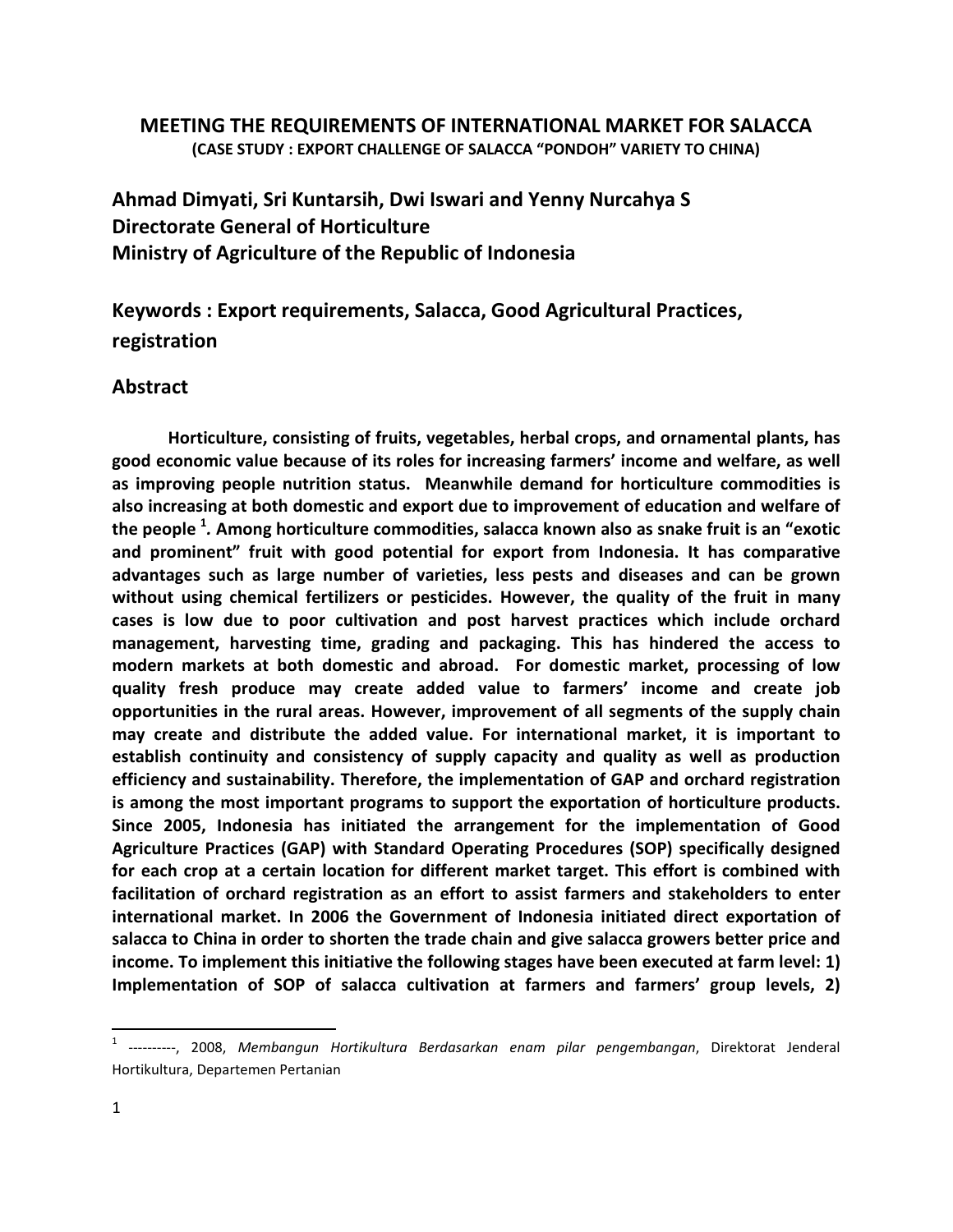Facilitation of farm recording and documentation, 3) Assessment and improvement of farm as well as farmers preparedness, and 4) Registration of orchard and growers' association implementing GAP. At national level we executed the various necessary steps in meeting the trade and especially quarantine requirements. We also identified the capable exporters and facilitate their collaboration with the prepared growers' association. In the near future this will be followed by registration and certification of all growers and traders to ascertain their compliance to the rules and regulation.

#### **INTRODUCTION**

Salacca is one among many indigenous fruits in Indonesia. The magnitude of its consumption was limited until a number of tasty varieties were found and widely grown. Among those varieties, "Bali" which probably consists of a number of similar varieties, rose as the most widely recognized one. However, its production capacity was limited and its sour taste had hindered its acceptability by wider consumers. To rectify this situation, the fruit can be processed in the forms of vinegar based or sugar based preservation as well as chips. Salacca production in Indonesia is shown in Table 1 of the attachment.

Salacca popularity as a table fruit has increased since the growers at Sleman District of Yogyakarta Province widely grown "Pondoh" variety. This variety was very popular and reached its golden era during 1997-2002 thank to among others the project of salacca development under the Integrated Horticulture Development Program funded through the loan from the Government of Japan. Salacca can be harvested around the year which makes the demand at domestic and abroad is high. Salacca consumption per capita in year 2008 is 1.64 kg/capita/year with level of fruit damaging is about 15 %. Salacca demand per year is 420 thousand tons/year. The demand is included export, processed fruit and modern market . About 60-70 % (334,000 tons) of salacca is produced by Sleman, Magelang dan Banjanegara Districts and mostly supplied to various markets in Jakarta<sup>2</sup>. For domestic market, the fruits are not necessarily produced from GAP applying orchards, whereas for overseas market, implementation of GAP is an important factor. The amount of salacca fruit needed for export market, is about 32,755

<sup>&</sup>lt;sup>2</sup> --------------, 2008, Kawasan Pengembangan Komoditas Salak 2008, Direktorat Budidaya TanamanBuah, Direktorat Jenderal Hortikultura, Departemen Pertanian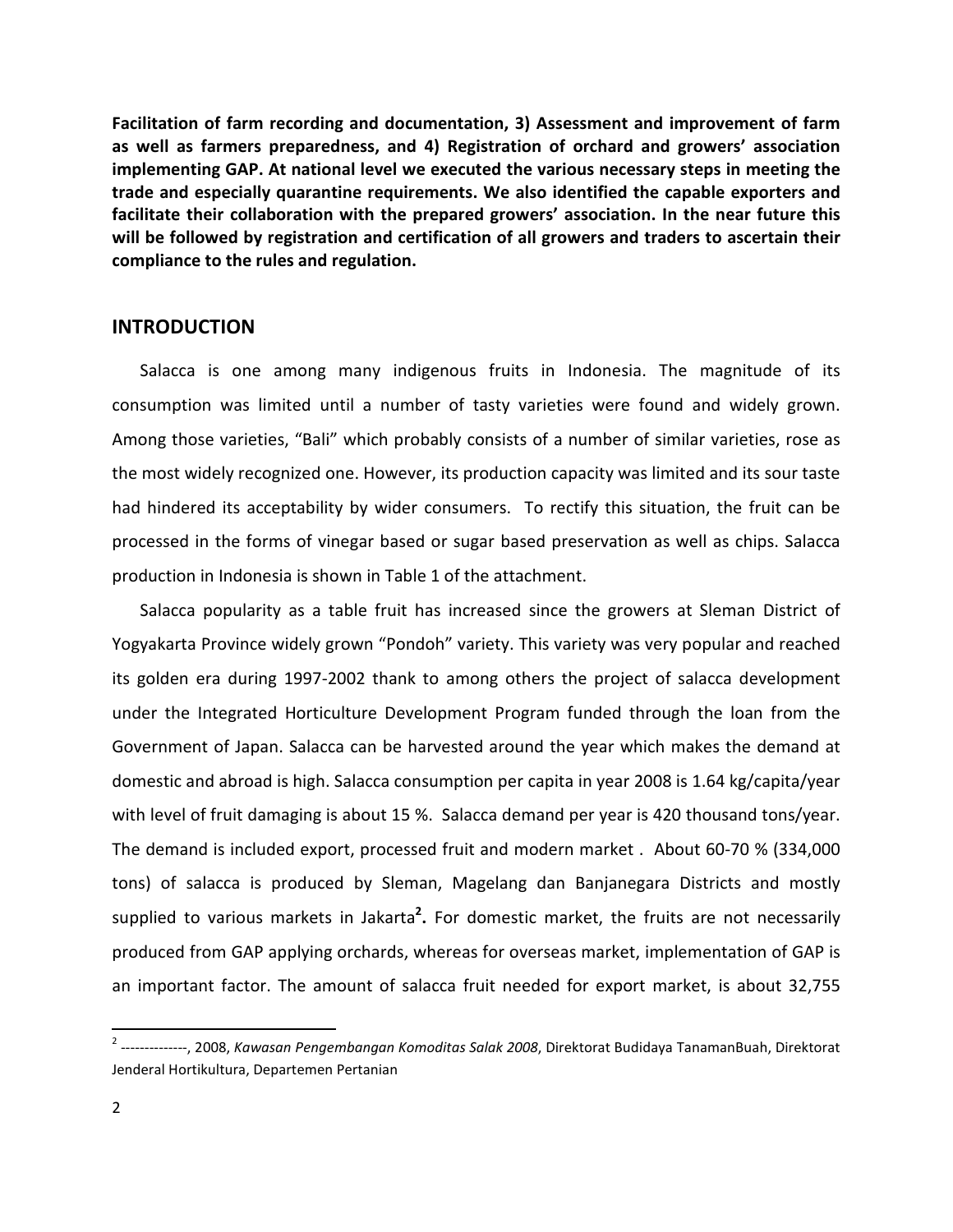tons/year, while the existing production of salacca fruit from GAP registered orchards at the main production centers was about 2.020,8 tons/year<sup>3</sup>. Therefore, it is necessary for the Government of Indonesia in collaboration with the respective institutions at Provincial and District levels to set up a related program to ensure continuous supply and consistent quality of produce through the implementation of GAP. In addition, a thorough export protocol agreed by the two countries has to be developed. In this paper, we will characterize the implementation of GAP on salacca orchards at Sleman District and the provision of technical assistances to the salacca growers, growers' organizations and exporters to meet the requirements of export to China.

#### **METHODS**

Need assessment and provision of technical assistance were conducted in 2008 at Sleman district, province of Yogyakarta. The site was chosen because it is the main production center of salacca "Pondoh" variety where the growers have already applied the GAP.

Data were collected through the following procedures:

- a. Interview. This was done by interviewing growers and leaders of growers' groups as well as exporters of salacca.
- b. Observation. This was done by observing and recording the implementation of GAP and the registration of orchards applying GAP.
- c. Discussion. This was undertaken with experts and persons involved in the salacca "Pondoh" variety production, post harvest handling and market access development.

#### RESULTS AND DISCUSSION

Salacca was previously marketed at domestic and overseas markets, such as Singapore, Hong Kong and Malaysia. However, some countries such as China, Japan, the Netherlands and the United States of America have expressed their interest to import salacca from Indonesia.

<sup>&</sup>lt;sup>3</sup> -------------, 2008, Kawasan Pengembangan Salak 2008, Direktorat Budidaya Tanaman Buah, Direktorat Jenderal hortikultura, Departemen Pertanian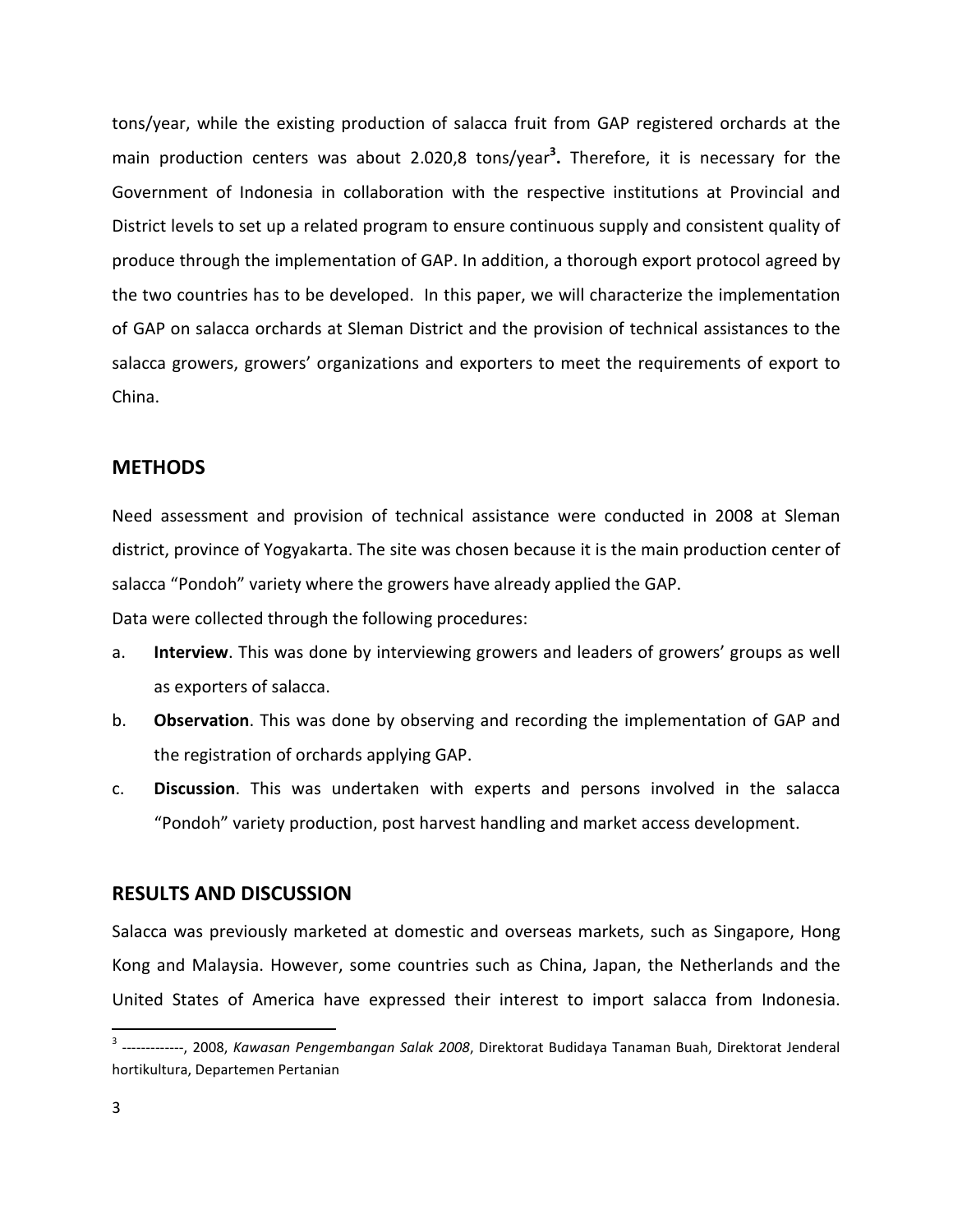Cooperative agreement on salacca export from Indonesia to China was signed on October, 4, 2008. The following requirements for export to China were agreed by the respective Agricultural Quarantine Agencies of the two contracting countries: 1) Product has to be produced from the registered orchard, 2) Product has to be packed in the registered packing houses, 3) Registered Number of orchards and packing houses as well as the profiles of the exporter(s) have to be informed by the Indonesian Agriculture Quarantine Agency to the China Agriculture Quarantine and Quality Service, 4) The product has to follow quality assurance system to ensure the quality, food safety and traceability, 5) Exported product should not contain pests and diseases, 6) Product packaging has to follow international standard. Based on those requirements, we develop the system on orchard registration which consists of implementation of GAP at farmers' level and proceed with the registration of the said orchards<sup>4</sup>

#### Implementation of Good Agriculture Practices

The guidance for Good Agriculture Practices (GAP) with specific Standard Operating Procedures (SOP) of various horticulture commodities has been implemented since 2005. It was meant to improve growers' knowledge and skills on producing commodities for modern markets at both domestic and overseas. The importance of GAP has been recognized as the requirement of quality and safety management system, competition tools in the global market in the form manual for farmers in managing their farms and products. At domestic market in Indonesia, the implementation of GAP by growers is particularly needed in order that the produce is accepted by supermarket or hypermarket but not necessarily for the traditional market.<sup>5</sup>

Among horticulture commodities, salacca known also as snake fruit is an exotic fruit with good potential for export from Indonesia. Indonesia has significant comparative advantages as we have great genetic variation with realized adaptation to different tropical environments, few known pests or diseases and well established indigenous cultural practices without using

<sup>&</sup>lt;sup>4</sup> -----------,2009, Syarat dan Tahapan Ekspor Salak, Direktorat Budidaya Tanaman Buah, Direktorat Jenderal Hortikultura, Departemen Pertanian

<sup>&</sup>lt;sup>5</sup> -----------, 2006, GAP ASEAN Indonesia-Inggris, Direktorat Budidaya Tanaman Buah, Direktorat Jenderal Hortikultura, Departemen Pertanian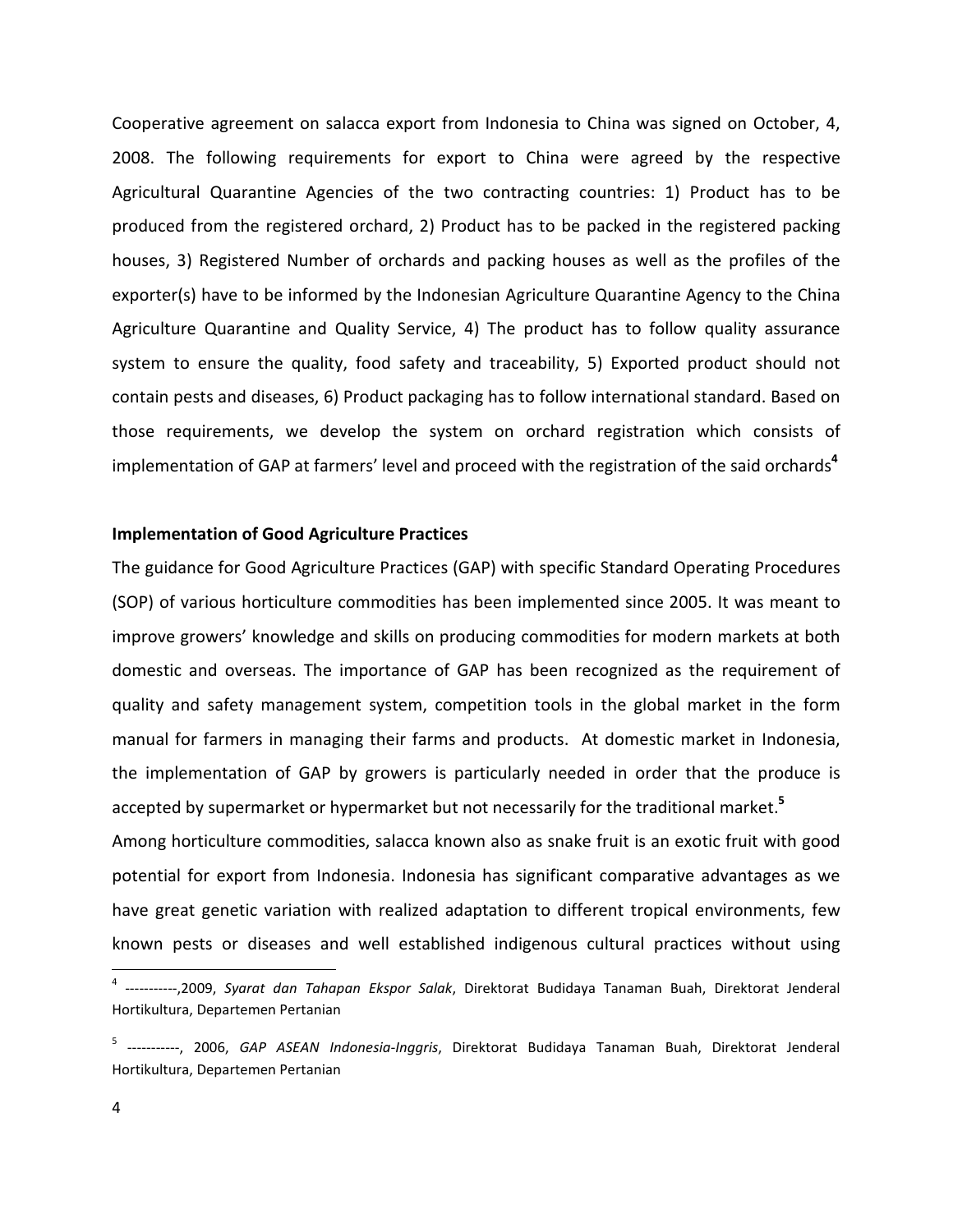chemical fertilizers or pesticides. Currently, the best salacca fruit variety is "Pondoh" variety with sweet taste. This variety is best grown in Sleman district of Yogyakarta province and the districts of Magelang and Banjarnegara of Central Java province but enthusiastic growers from various regions have also grown it with success and producing fruits with acceptable despite different taste considered as lower grades in the market. Consequently, the implementation of Good Agriculture Practices (GAP) with Standard Operating Procedure (SOP) has been concentrated at Sleman district followed by Magelang and Banjarnegara. Therefore, our first effort to export salacca "Pondoh" variety has been focused on the produce from these districts.

The amount of produce of salacca from Sleman district has the potential capacity to fulfill the demand of good quality produce consumers. The production of salacca from this district alone was more than 135,000 tons with main harvesting time during the period of November through May. From June to October, the production decreases, most likely related to the drier weather during this period<sup>6</sup>. Location, area and total productive trees of the salacca at Sleman District are described in Table 2 of the attachment.

The year round demand for salacca at the domestic market is high due to its popularity as the fruits for hotels, restaurants, offices and social events. This fruit has also high export potential since there are no meaningful competitions from others countries. High market demand for salacca is on February which is related to Chinese New Year. The estimated portion of salacca market is 62% at Jakarta and surrounding satellite cities of Bogor, Depok, Tangerang and Bekasi, 37 % for traditional market outside this market and 1% for modern market<sup>7</sup>. Figures 1 show the estimated market share of salacca at different sites and types of trading, while the proportion of salacca needs at the traditional and modern markets is shown in Figure 2 of the attachment.

<sup>&</sup>lt;sup>6</sup> --------------, 2008, *Kawasan Pengembangan Salak 2008*, Direktorat Budidaya Tanaman Buah, Direktorat Jenderal Hortikultura, Departemen Pertanian

<sup>&</sup>lt;sup>7</sup>--------------, 2008, *Kawasan Pengembangan Salak 2008*, Direktorat Budidaya Tanaman Buah, Direktorat Jenderal Hortikultura, Departemen Pertanian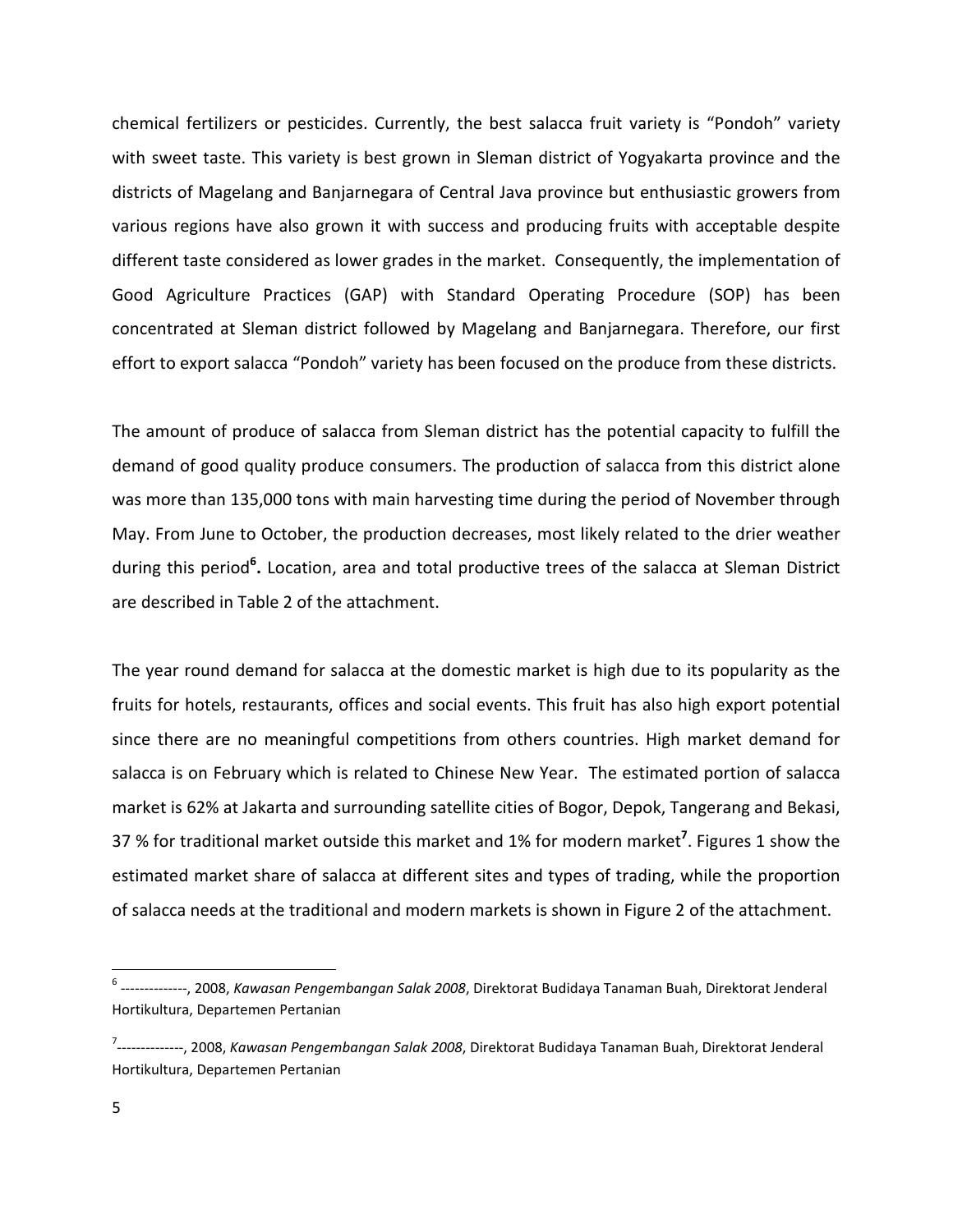If the need of Salaca fruits at modern market and export is conversed into area of registered orchards implementing GAP, the area needed is 1.209 ha. From the total needs, 609 Ha is expected to be met by Sleman district, and the remaining 600 Ha met by Magelang and Banjarnegara districts<sup>8</sup>. The detail of registered GAP orchard can be seen on Table 4 attached.

salacca fruits from Sleman are distributed through various trading sites such as the nearby Tempel Market within the Sleman District for 10% of the produce, Jakarta and surrounding cities for 60- 70 % of the produce various modern markets and export for 10-20 % of the produce. Salacca is exported by traders or traders' association who have developed the market network through internet communication (Prior to te export agreement with China the volume of export to Singapore and Malaysia was about 4 – 6 tons per week and to Hong Kong about 8 – 10 tons/week with no direct export to Mainland China. After the export agreement on 4 October 2008, the volume of direct export to China has reached 6-8 tons/week).

Traditionally, the marketing chain of salacca followed traditional chain generally practiced for horticulture produce in Indonesia. Farmers sell their produce to small village collectors with cash-and-carry mode. From small collectors, the produce is sold to big collectors at the nearby cities who sold the produce further to the wholesalers in the big cities, such as Jakarta and the surrounding cities, or other collectors in smaller cities. Some of the big collectors also play as the suppliers to the modern market as well as hotels, restaurants and catering companies. General segment of the consumers purchase the produce at the retailers or street vendors who get the produce from the wholesalers. Higher segment of the consumers get the produce from modern markets<sup>9</sup>. More recently, some farmers' groups who have joined the Salacca Growers'

-

<sup>&</sup>lt;sup>8</sup> --------------, 2008, *Kawasan Pengembangan Salak 2008*, Direktorat Budidaya Tanaman Buah, Direktorat Jenderal Hortikultura, Departemen Pertanian

<sup>&</sup>lt;sup>9</sup> ------------, 1998, Distribusi dan Pemasaran Salak Pondoh Di Daerah Istimewa Yogyakarta, Bagian Proyek Pengkajian Teknologi Pertanian Yogyakarta, Instalasi Penelitian dan Pengkajian Teknologi Pertanian Yogyakarta, Balai Pengkajian Teknologi Pertanian Ungaran, Badan Penelitian dan Pengembangan Perta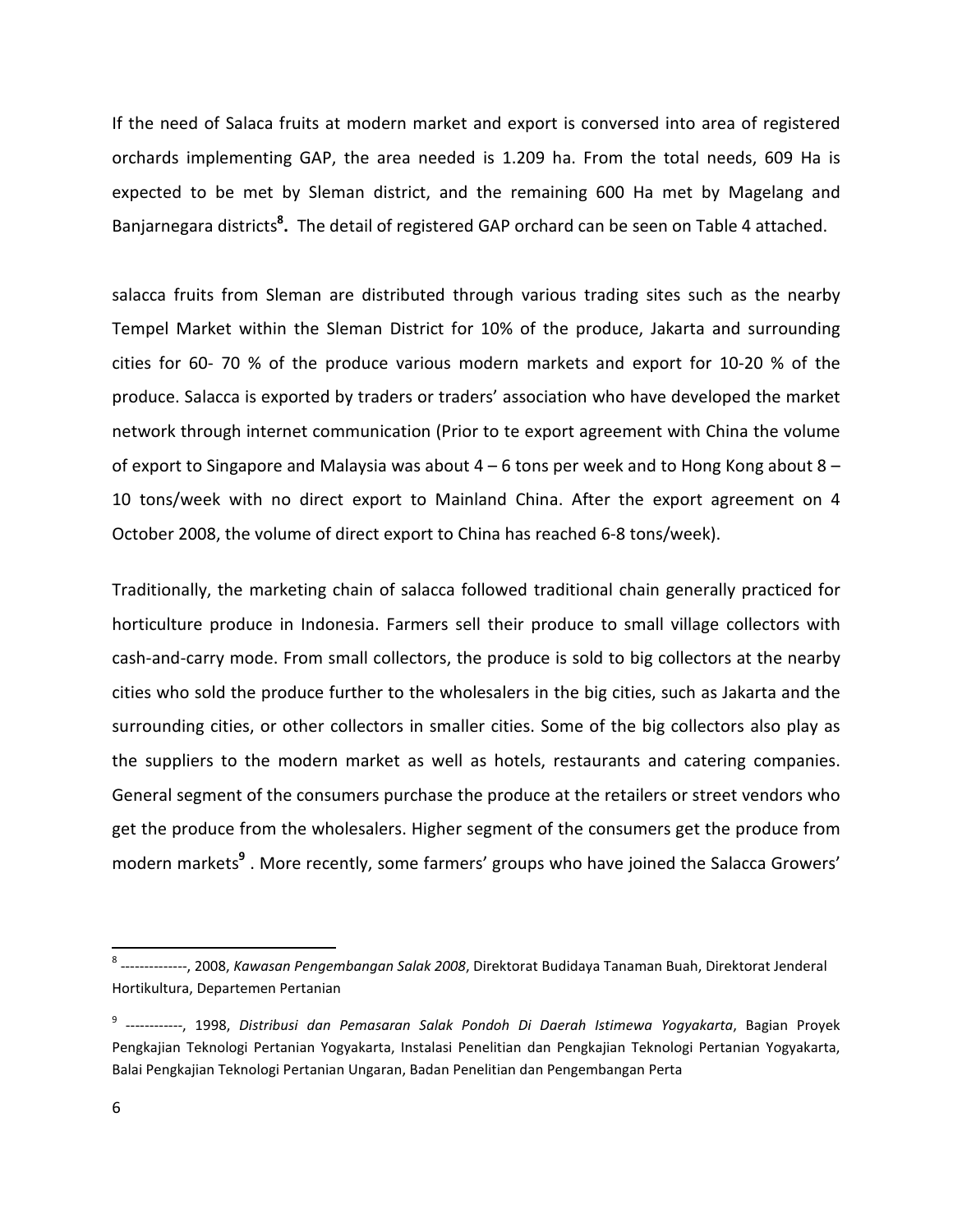Association, have formed marketing partnership collaboration with several modern markets or exporters. Marketing system of salacca in Indonesia can be seen on Figure 2 and 3 attached.

Trading contracts are established between growers' association and the modern market with the endorsement by the member groups. Modern information technology has been widely used by most of the associations and collectors at Sleman district to access domestic and foreign markets. One of the promotion media is the Association's website developed by the association with the support of Indonesian Telecommunication Company. The association also sells agro-based tourism in complementary to the fruit business.

The role of the association is stronger for international marketing than for domestic marketing where the collectors' owned systems are more predominant. This may be related to the lack of skill and experiences of the collectors in managing export business. Among the enormous technical factors in the production and distribution of the commodities for the international market, is firm compliance to the Standard Operating Procedures (SOP) of GAP. Its implementation is critical in order to provide quality assurance of the commodities and food safety as well. To ensure that growers have implemented SOP GAP, orchard registration is a mechanism or tool to trace whether producers have implemented SOP GAP or not.

There are three levels of GAP implementation throughout the supply chain of horticulture produce: 1) SOP at growers' level in the cultivation practices, harvesting, cleaning and interim packaging, 2) SOP at the groups' level for quality control, distribution and code number and 3) SOP at exporters' level for post harvest handling, final packaging, transportation and code number. This preparation is also applied on salacca commodity $^{10}$ .

<sup>&</sup>lt;sup>10</sup> ------------, 2006, GAP ASEAN (Indonesia-Inggris), Direktorat Budidaya Tanaman Buah, Direktorat Jenderal Hortikultura, Departemen Pertanian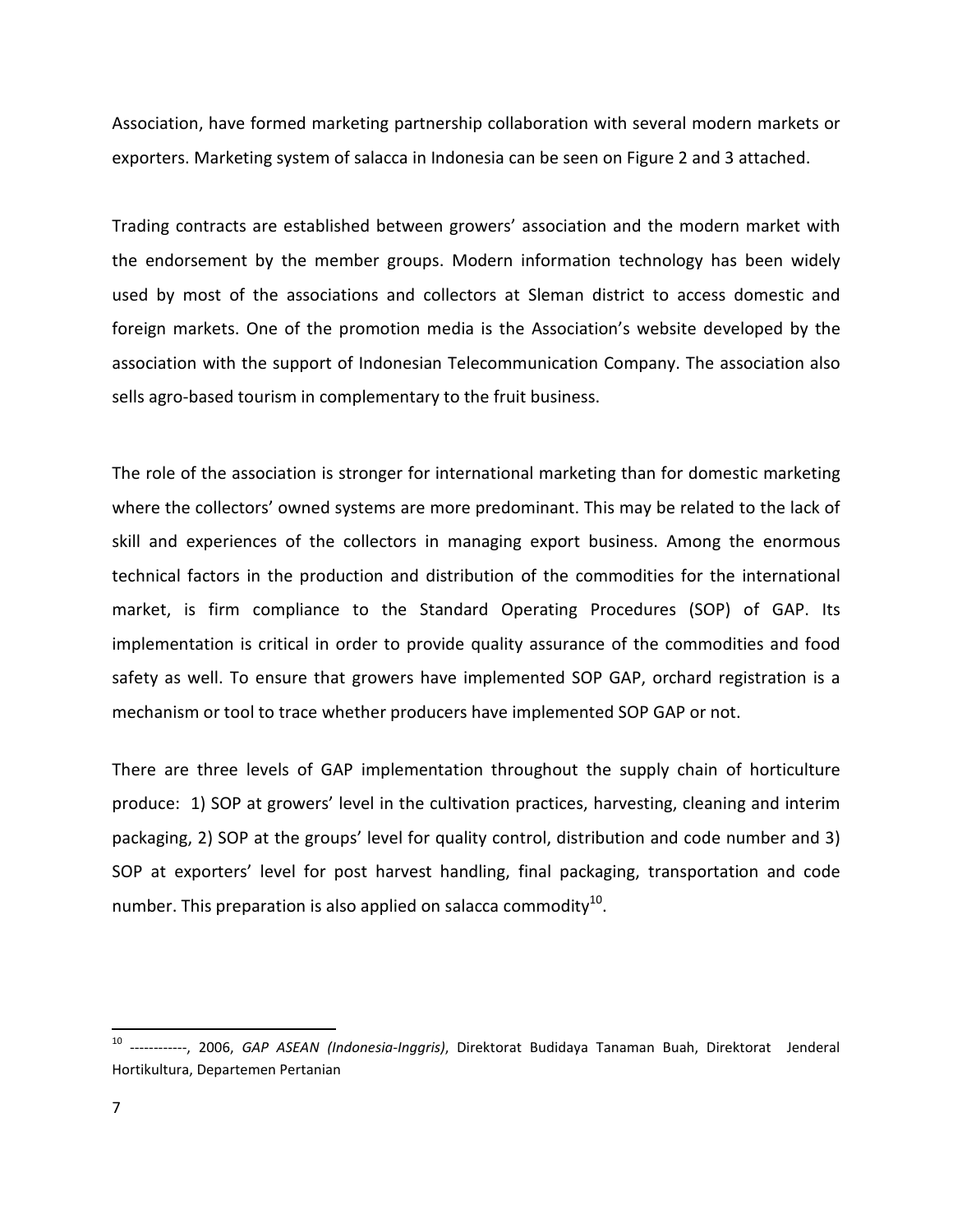At Sleman District, SOP was introduced in 2005 has gradually but significantly developed since then. Four Farmers' Groups have applied GAP and registered their orchard, namely Duri Kencana, Si Cantik, Kembang Mulyo and Sri Manunggal Farmers' Groups. SOP guide was developed on the basis of specific characteristics of the ecosystems and the existing cultural practices in each location. As an example on farm cultivation, growers at Sleman District, put the debris closer to the plants not in the ditches between the plant rows as being practiced generally (Figure 1)



Picture 1. Different placement of plant debris in the SOP of salacca: closer to the plant rows at Sleman (right) and in the ditch between rows elsewhere (left)

## Orchard Registration

Orchard registration was started in 2008 in response to the requirements from China related to the export initiatives. The process of orchard registration is as follows :

- 1. Identification of the orchards belonging to growers' groups by the exporters in collaboration with the Office of Agricultural Services at provincial and district levels.
- 2. Establishment of business partnership between growers' association and exporters with the following obligations of the exporters:
	- a. Provide guidance and facilitation to improve technical and managerial skills needed by the growers;
	- b. Apply quality assurance and food safety systems;
- 3. Register the packing house and other post harvest facilities.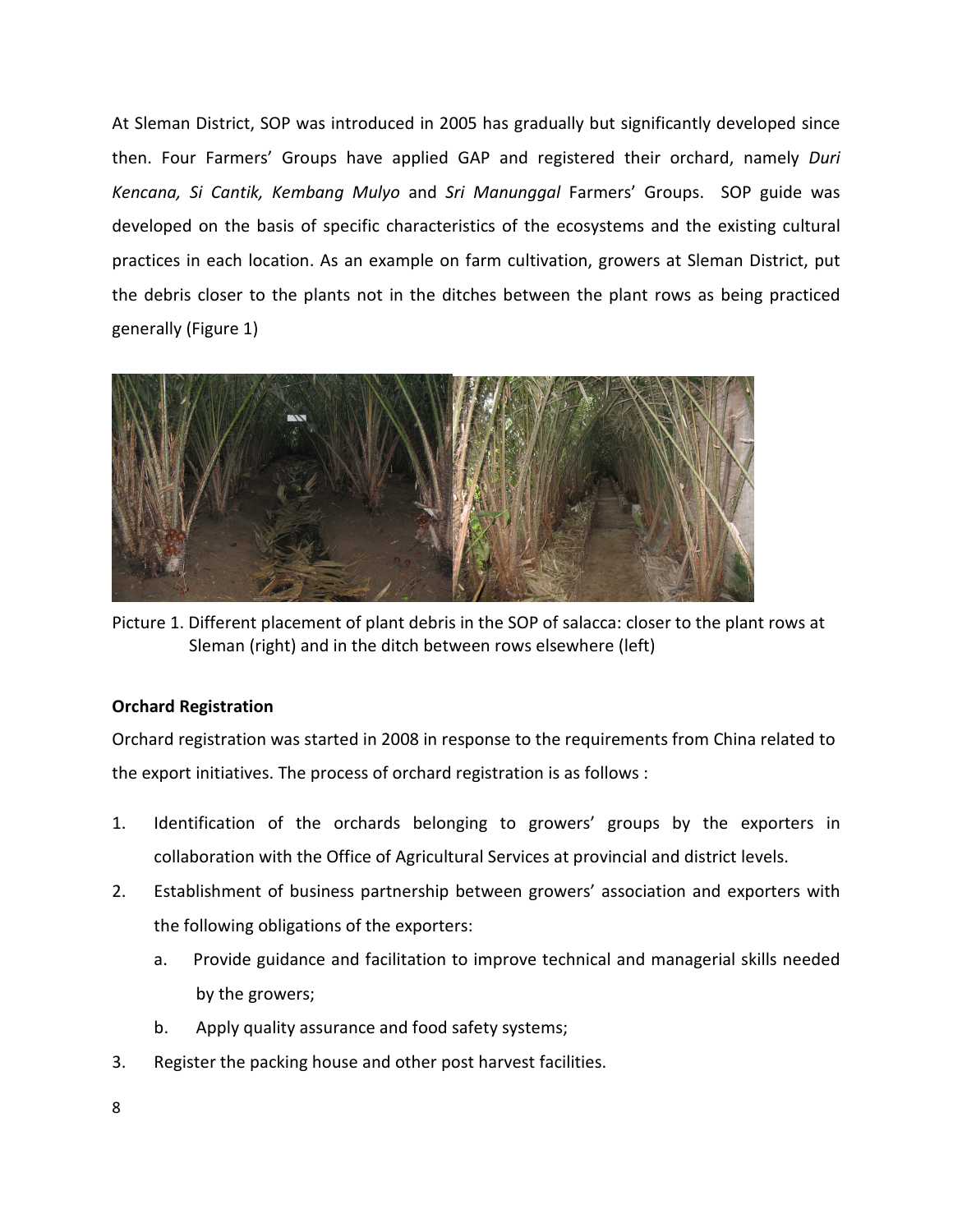- 4. The share of benefits between the exporters and farmers' group is written in the Memorandum of Understanding (MOU) which is acknowledged and witnessed by the offices of Provincial and District Agricultural Services.
- 5. Exporters have to fill in the GAP registration form provided by the Office of District Agricultural services and proposed to the Office of Provincial Agriculture Services for administrative evaluation and validation by the latter.
- 6. Physical assessment of the orchard by the Office of Provincial Agriculture Services.
- 7. Endorsement and registration number is provided by Office of Provincial Agriculture Services.
- 8. Registration number is issued by the Office of Provincial Agriculture Services whose copy is forwarded to the Directorate General of Horticulture c.q. Directorate of Fruit Production.

The GAP Orchard registration number consists of three segments as follows:



**Example of Orchard Regustration Number of Salacca at Sleman District**



9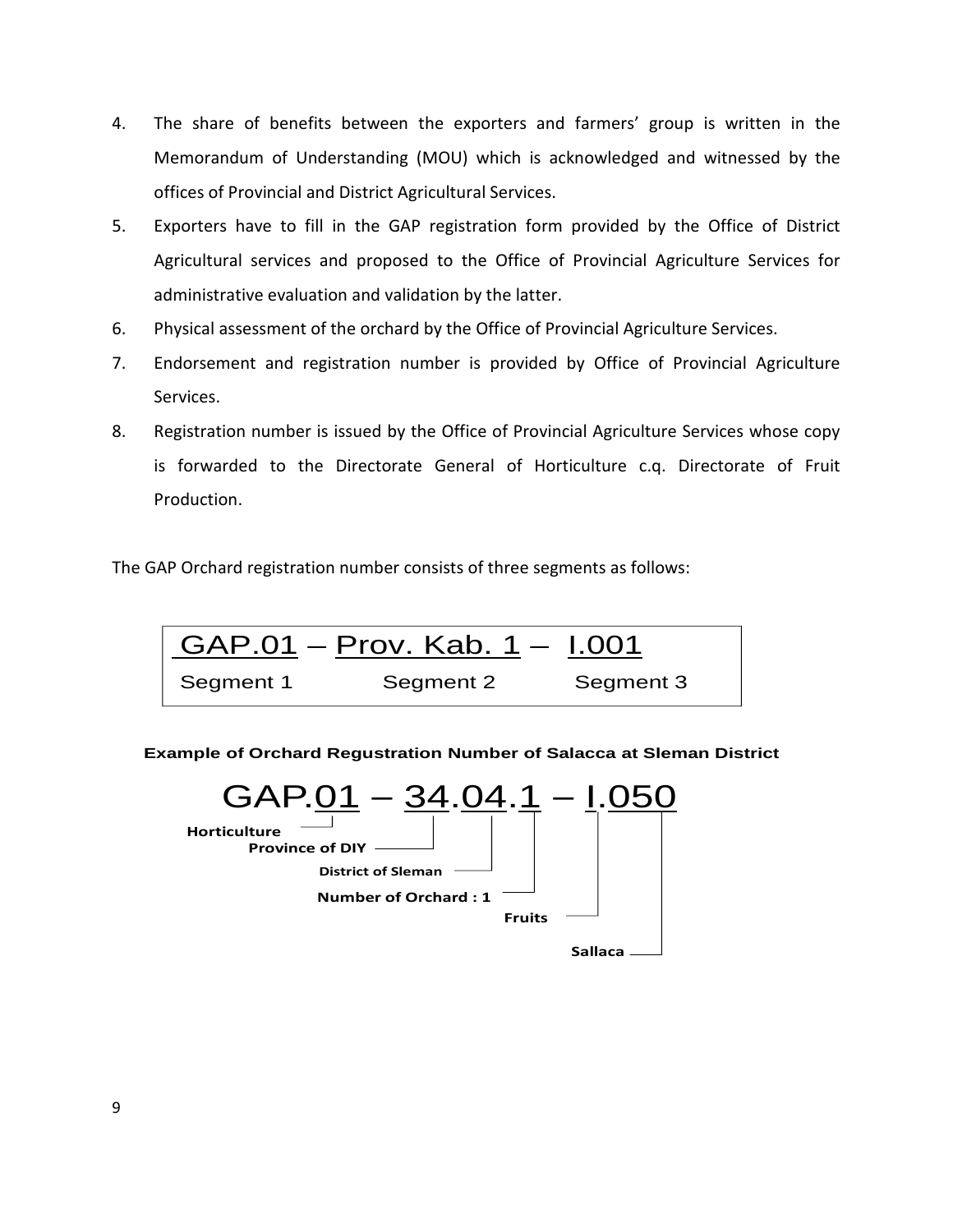Until May 2009, the number of registered salacca orchards complying with GAP was 805 orchards covering an area of 125 Ha involving 235 growers. In 2009, additional 329 salacca orchards is expected to be registered covering an area of 27.8 Ha.

 The successful case of salacca orchard registration for export has triggered growers' enthusiasm to participate in the registration program. Requests from other districts have been filed. This is also true for other fruits having potential for export such as mangoes, rambutans, pineapple, and avocado.

#### Quarantine Based Export Protocols

The cross border transportation of plant produce has been subjected to quarantine procedures as prescribed in the Sanitary and Phytosanitary Agreement of 1994 under the auspices of World Trade Organization (WTO). The Agreement is followed by the International Standards for Phytosanitary Measures (ISPM) developed by International Plant Protection Convention (IPPC) under the supervision of Food and Agriculture Organization (FAO). The Indonesian Agriculture Quarantine Agency (IAQA) of the Ministry of Agriculture has been assigned as the Coordinator of the National Plant Protection Organization (NPPO) whose task is to deal with international communication in the matter related to the implementation of SPS and ISPM. Consequently, IAQA is the focal point in the case of exportation and importation of plant produce or plant-derived products.

 The Directorate of Horticulture Crop Protection (DHCP) of the Ministry of Agriculture assist IAQA in preparing the pest list related to the imported or exported plants or plant produce. In case of salacca from, the list of insect pests prevalent in Indonesia include only two species: sugarcane white grub (Lepidiota stigma (Fabricius) and salacca beetle (Rhynchophorus ferrugineus). The list was notified by IAQA to the Ministry of Administration of Quality Supervision, Inspection and Quarantine (AQSIQ) of the People's Republic of China. The latter then sent a team of scientists (entomologists) to verify the notification in the farms. After this verification, the Memorandum of Understanding between the two focal points, IAQA and AQSIQ, was signed to declare that the exportation of salacca from Indonesia be permitted.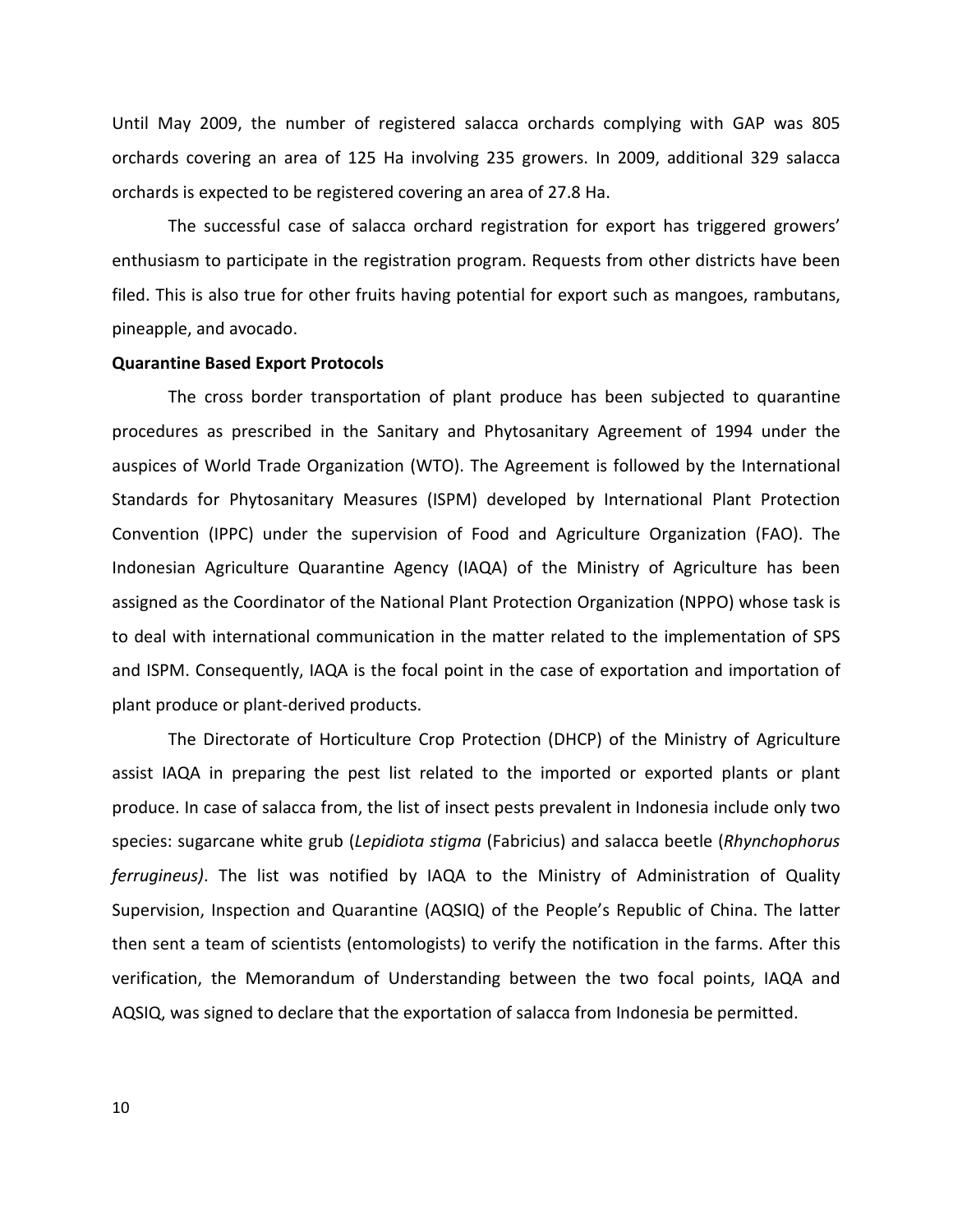#### **CONCLUSION**

Registration of fruit orchards, including salacca orchards, and registration of packing house has been put forward as basic requirements for export of the produce to Mainland China in addition to the conventional trade and quarantine requirements. After successful first flight of salacca export to China, registration of the orchards complying with GAP and the implementation of GAP have been enthusiastically participated by the growers. This will certainly speed up the process of wide application of GAP which in turn will help improve the competitiveness of Indonesian fruits in the modern market. In the scientific community, the efforts to do a number of surveillance of pests and diseases of several horticulture crops having potential for export have also been initiated. This includes surveillance of pests and diseases of mango, papaya, avocado, lansium, bell pepper, and orchids.

The role of growers' association has been influential in organizing the growers in implementing GAP and orchard registration as well as in improving growers' bargaining position in dealing with collectors, wholesalers, retailers and exporters. The case of GAP implementation and orchard registration on salacca becomes the model for enhancing the same process for other fruits and horticulture crops.

## Acknowledgements

The authors wish to acknowledge the contribution of our colleagues: Mr. Suryo Subroto, Mr. Tommy Sulistyadi and Mr. Langgeng Muhono during data collection as well as Mr. Widodo Heru and Mr. Didik Lisnanto for assistance in preparing several pictures in the paper.

## Bibliography

-------------, 1998, Distribusi dan Pemasaran Salak Pondoh di Daerah Istimewa Yogyakarta, Balai Pengkajian Teknologi Pertanian Ungaran, Instalasi Penelitian dan Pengkajian Teknologi Pertanian, Bagian Proyek Pengkajian Teknologi Pertanian, Yogyakarta

-------------, 1999, Pengembangan Komoditi Salak Pondoh di Propinsi Daerah Istimewa Yogyakarta, Dinas Pertanian Tanaman Pangan, Propinis Daerah Istimewa Yogyakarta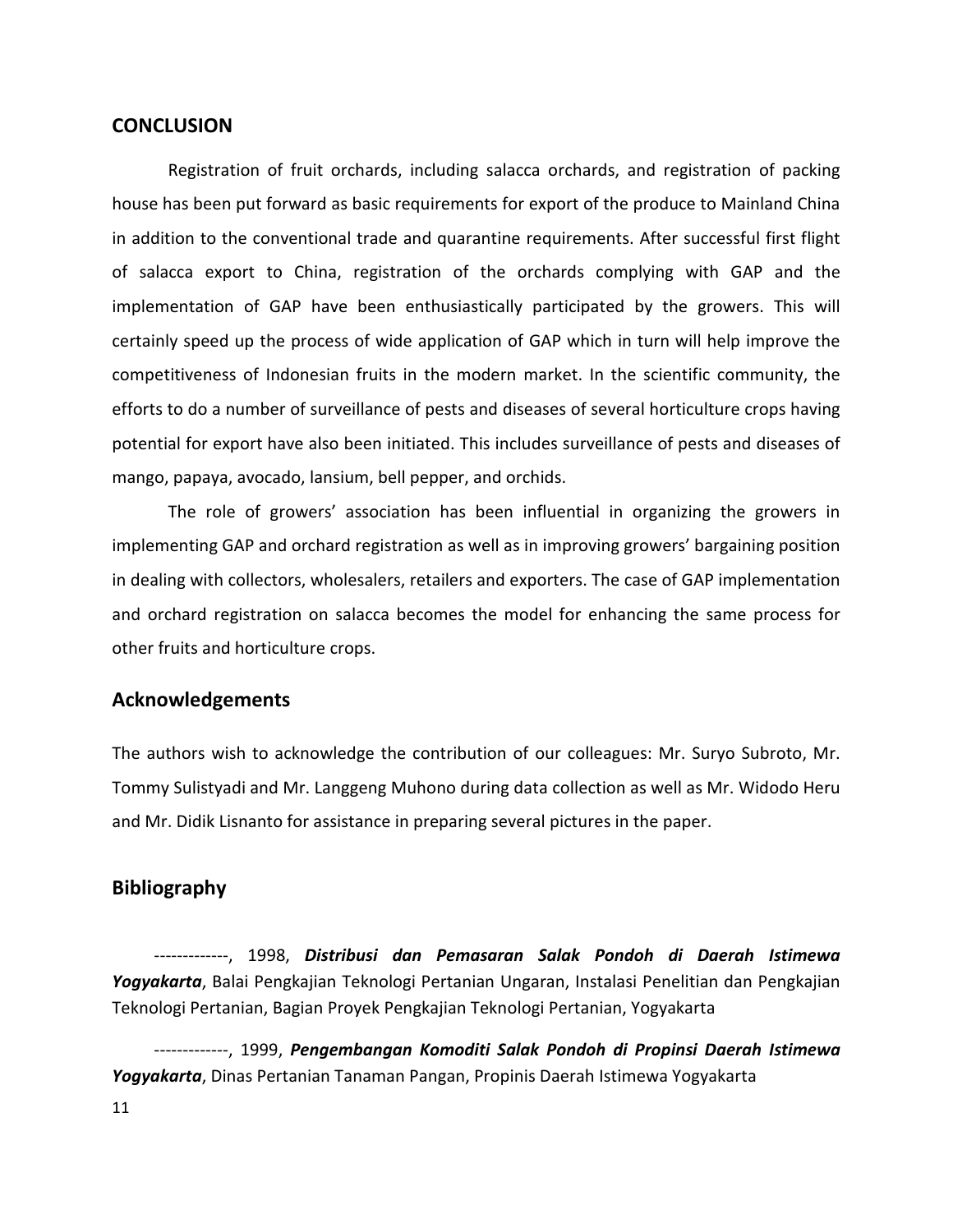------------, 2003, Budidaya Salak, Direktorat Tanaman Buah, Direktorat Jenderal Bina Produksi Hortikultura

------------, 2006, GAP ASEAN (Indonesia - Inggris), Direktorat Budidaya Tanaman Buah, Direktorat Jenderal Hortikultura

 ------------, 2008, Membangun Hortikultura berdasarkan Enam Pilar Pengembangan, Direktorat Jenderal Hortikultura, Departemen Pertanian, 2008

Soeprapto Mangoendihardjo, Prof. Dr, Kajian Salak Pondoh, Hasil Pengkajian Pusat Studi Salak, UGM

Hartono, 2006, Penyiapan Bibit, Penjarangan Anakan, Pemupukan, Dusun Trumpon, Desa Merdikorejo, kecamatan Tempel, Sleman

Musrin, 2006, Identifikasi Persiapan Lahan, Dusun Trumpon, Desa Merdikorejo, kecamatan Tempel, Sleman

Suroso, 2006, Penyulaman, Dusun Salam Trumpon, Desa Merdikorejo, kecamatan Tempel Sleman Yogyakarta.

Suharman, 2006, Pemangkasan Pelepah, Desa Bening, Desa Merdikorejo, Kecamatan Tempel Sleman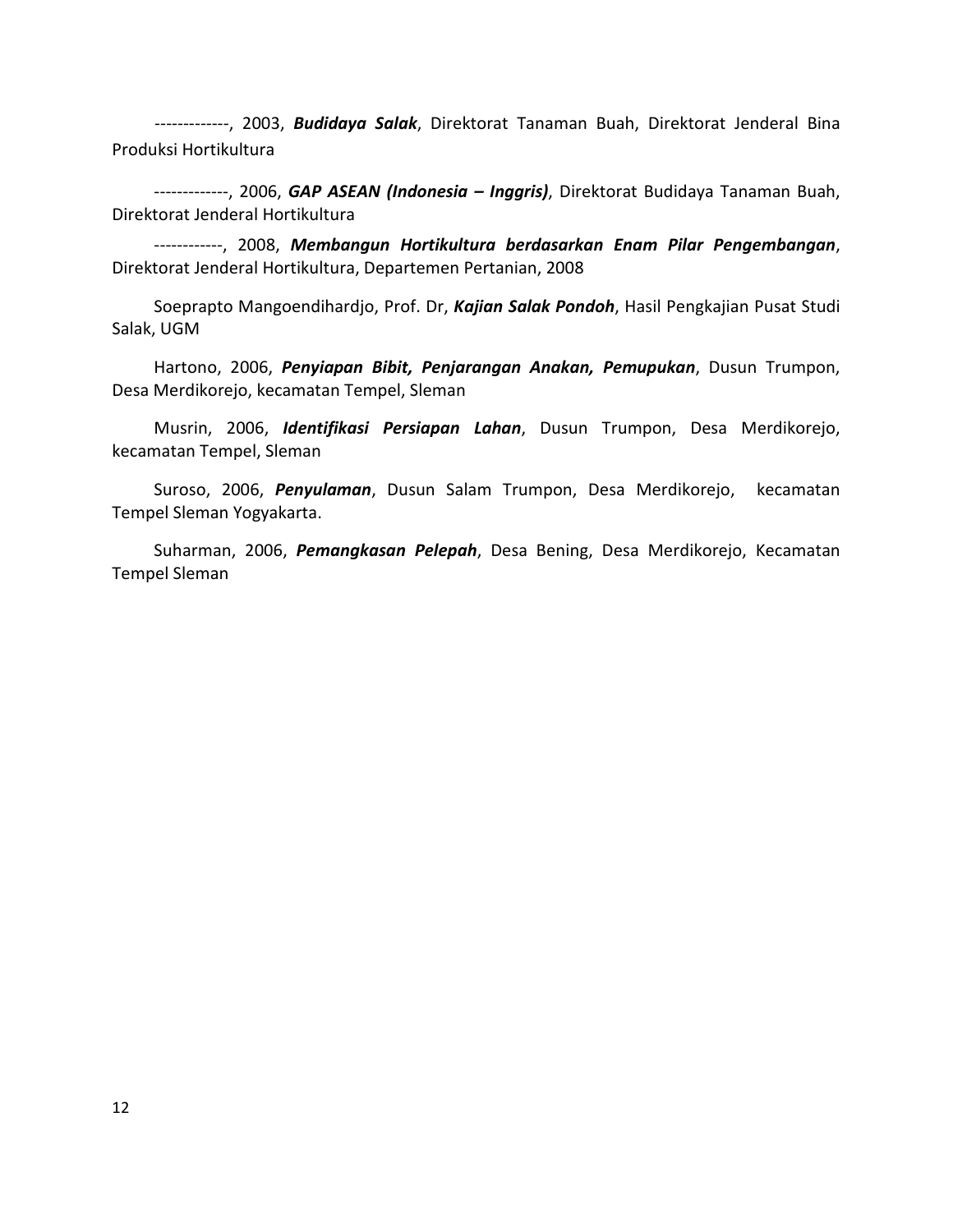#### Table 1. Production of Salacca Fruit in Indonesia

#### **SALACCA PRODUCTION IN INDONESIA**

# **YEAR 1999 - 2007**

|              |                           | <b>Production (Tons)</b> |         |         |         |            |         |         |         |         |
|--------------|---------------------------|--------------------------|---------|---------|---------|------------|---------|---------|---------|---------|
| No.          | Region/Island             | Th 1999                  | Th 2000 | Th 2001 | Th 2002 | Th<br>2003 | Th 2004 | Th 2005 | Th 2006 | Th 2007 |
|              |                           |                          |         |         |         |            |         |         |         |         |
|              | <b>SUMATERA</b>           | 167,141                  | 128,433 | 260.533 | 221,410 | 229,579    | 210,170 | 261.154 | 265,815 | 260,702 |
| $\mathbf{2}$ | <b>JAWA</b>               | 182,326                  | 221,900 | 350,203 | 471,923 | 640,712    | 526,298 | 551,682 | 479,898 | 419,298 |
| 3            | <b>BALI &amp; N.T.</b>    | 44.594                   | 59,616  | 54,729  | 48.474  | 35,028     | 37,312  | 55,028  | 63,073  | 79,933  |
| 4            | <b>KALIMANTAN</b>         | 3,807                    | 5,078   | 6,430   | 15,139  | 10,751     | 13,530  | 20,102  | 19,039  | 28,725  |
| 5            | <b>SULAWESI</b>           | 7,301                    | 8,469   | 9,259   | 10,532  | 11,146     | 12,843  | 47,294  | 32,600  | 16,111  |
| 6            | <b>MALUKU &amp; PAPUA</b> | 55                       | 52      | 101     | 537     | 1,397      | 822     | 2,672   | 1,525   | 1,110   |
|              |                           |                          |         |         |         |            |         |         |         |         |
|              | <b>TOTAL</b>              | 405.224                  | 423,548 | 681,255 | 768,015 | 928,613    | 800,975 | 937.930 | 861,950 | 805,879 |

#### Table 2. Location, Area, Total Productive Trees of Salacca at Sleman District

| Location/District/Sub District | Area (Ha) | <b>Total Productive Trees</b> | Production<br>$(100$ Kgs) |
|--------------------------------|-----------|-------------------------------|---------------------------|
| <b>Sleman</b>                  | 1.760     | 3.954.266                     | 511.211                   |
| Turi                           | 1.036     | 2.084.955                     | 289.337                   |
| Tempel                         | 645       | 1.621.383                     | 201.032                   |
| Pakem and others               | 79        | 247.928                       | 20.842                    |

## Table 3. Name of Growers' Group and Registered Salacca Orchards at Sleman District

| No | Growers' Group | Total of<br>Orchards | Area (ha) |
|----|----------------|----------------------|-----------|
| 1  | Duri Kencana   | 357                  | 63,30     |
| 2  | Si Cantik      | 39                   | 10,32     |
| 3  | Kembang Mulyo  | 84                   | 5,30      |
| 4  | Sri Manunggal  | 26                   | 5,60      |
|    | Total          | 506                  | 84,52     |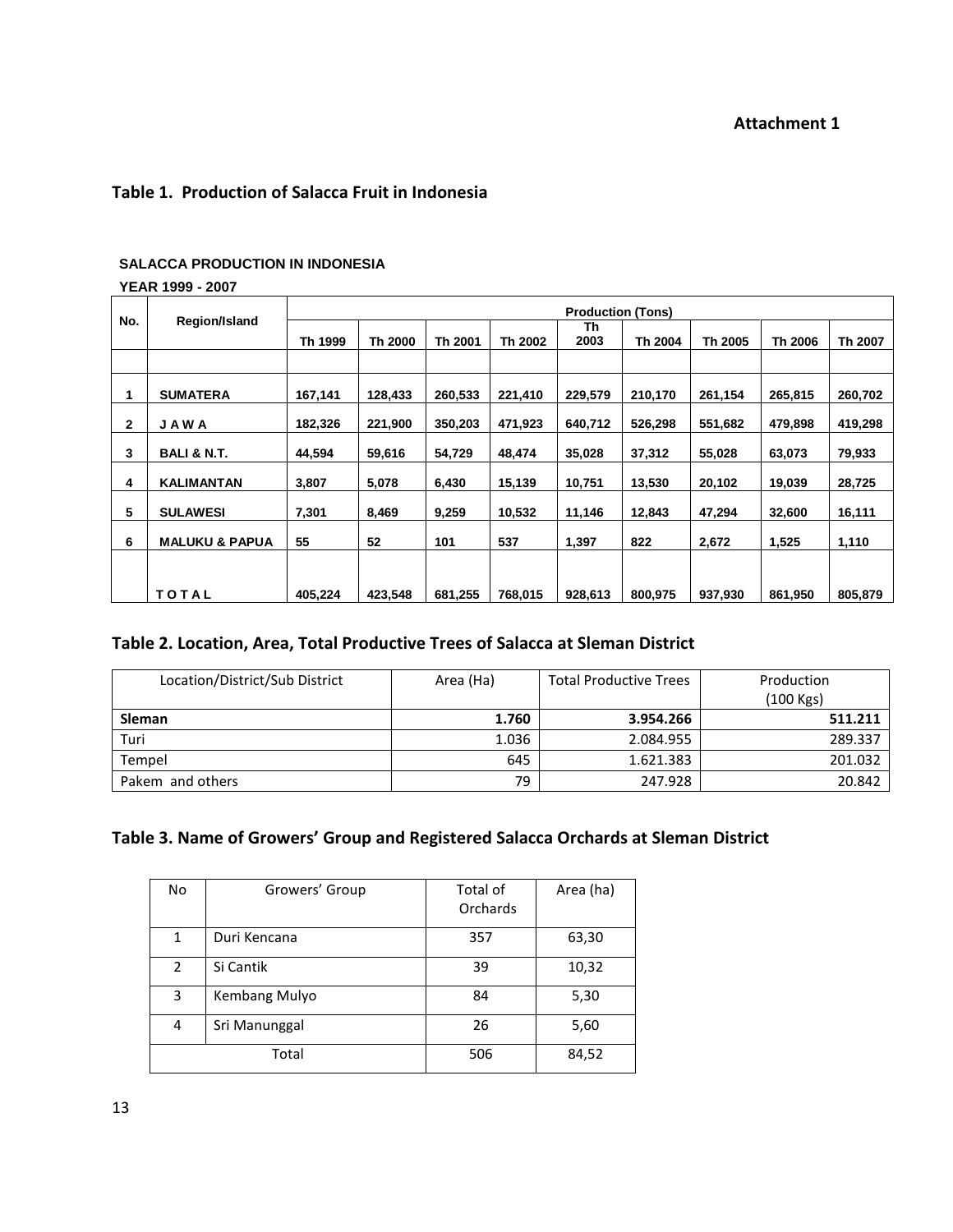Attachment 2

| <b>Items</b>                                    | Production (ton) | Area (ha) |
|-------------------------------------------------|------------------|-----------|
| Demand                                          | 32,755           | 1,248     |
| Recent supply capacity                          | 1,260            | 125.98    |
| Total gap of supply from registered<br>orchards | 31,495           | 1,122.02  |

# Table 4. Demand, Supply Capacity, and Gap of Supply of Salacca from Registered GAP Orchard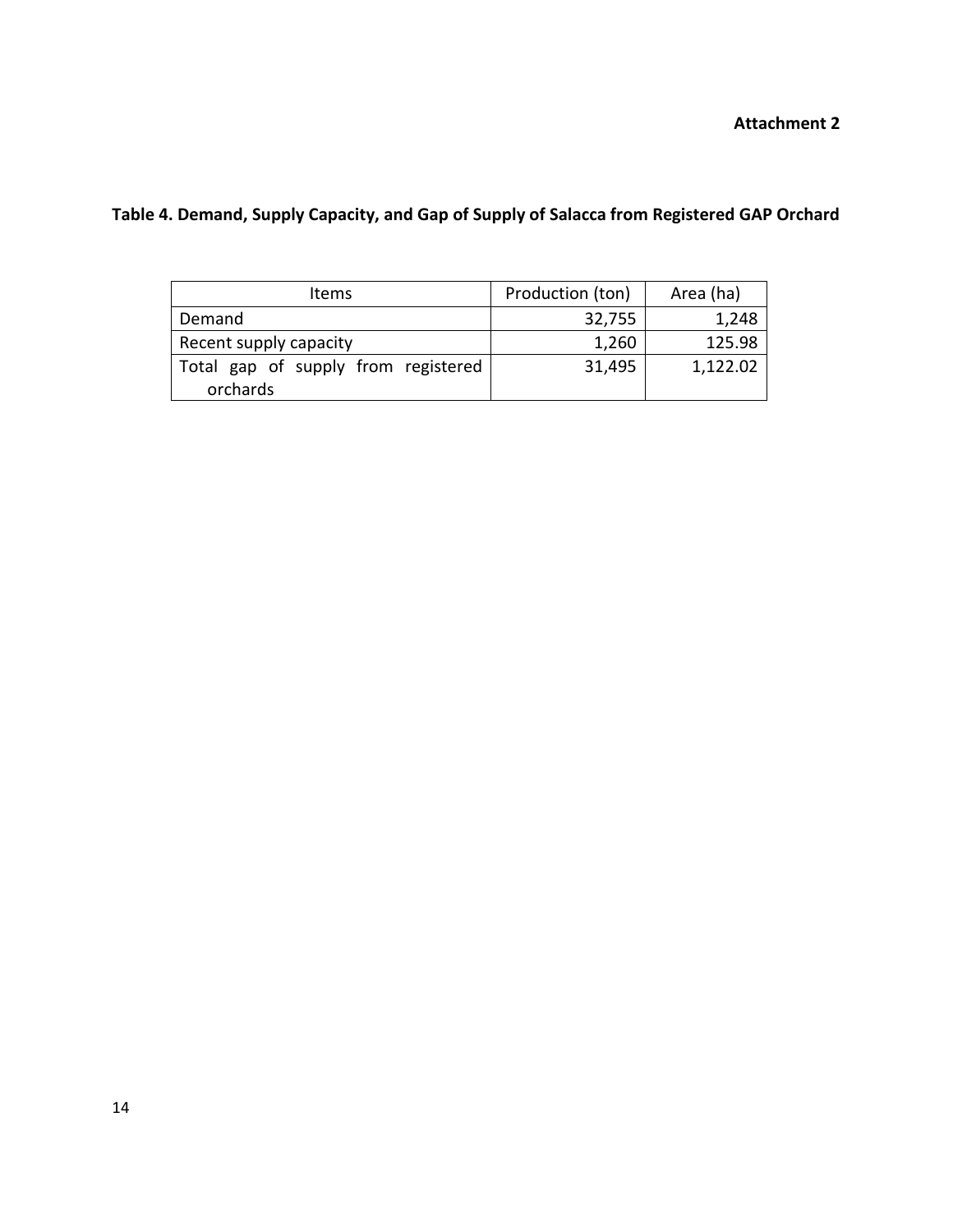

Figure 1. Estimated Salacca Market Share Requiring Registered Orchards

Figure 2 : Total of Salacca Needs at the Market



## Attachment 4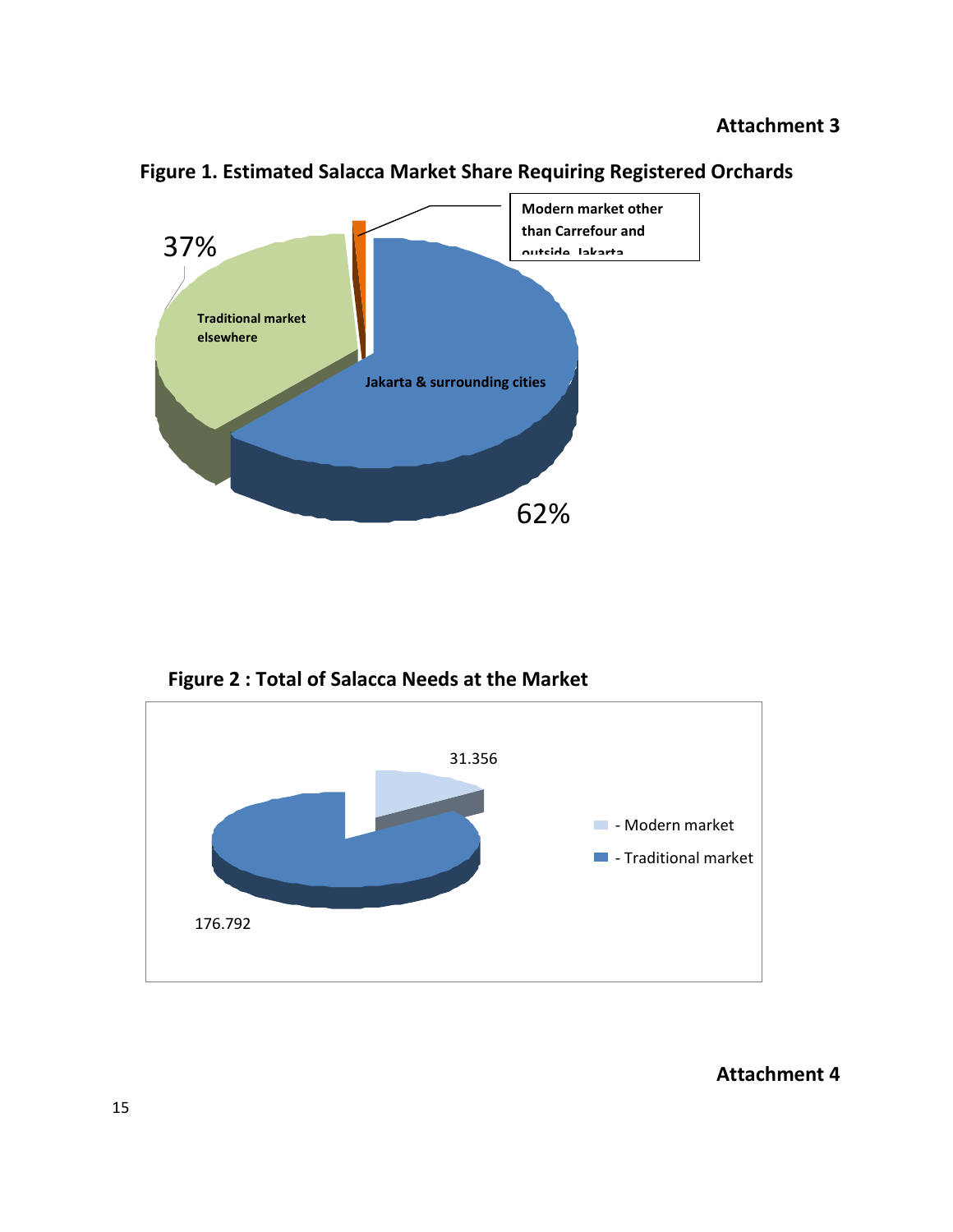# Figure 3 Marketing Chain of Salacca



Figure 4 Distribution System of Salacca Fruits